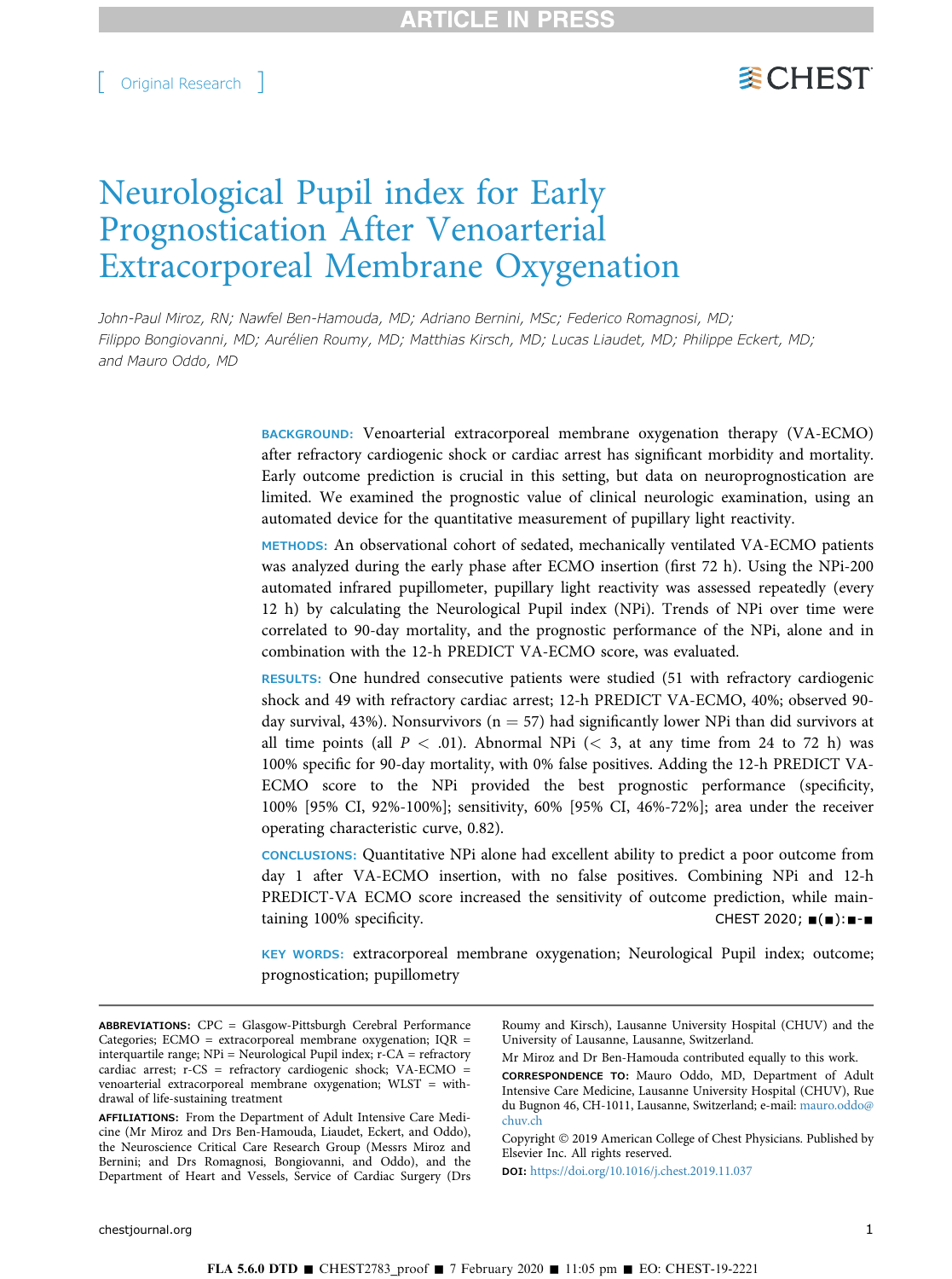Venoarterial extracorporeal membrane oxygenation (VA-ECMO) therapy is increasingly used as a life-saving support measure in patients with refractory cardiac arrest (r-CA) or refractory cardiogenic shock (r-CS). $^{1,2}$  $^{1,2}$  $^{1,2}$  $^{1,2}$  $^{1,2}$ Despite increasing progress in patient treatment, VA-ECMO for r-CS or r-CA still results in substantial morbidity and mortality, and acute neurologic complications are frequent.[3](#page-6-0) VA-ECMO-associated neurologic injury may be the consequence of the primary brain injury itself (hypoxic-ischemic brain injury, diffuse cerebral edema), patient comorbidities, or initial disease severity, or it may be intrinsic to the technique (cerebral thromboembolism, hemorrhagic stroke). $2,4,5}$  $2,4,5}$  In this setting, early prognostication is an essential step to the treatment of patients receiving VA-ECMO.<sup>[6](#page-6-0)</sup> Prognostic scores based on general demographic and physiologic variables have been developed, $7-9$  including the recent 12-h PREDICT VA-ECMO score.<sup>[10](#page-6-0)</sup> However, more specific early neuroprognostication tools have not been extensively studied. Preliminary studies evaluated the role of EEG, $^{11}$  $^{11}$  $^{11}$  brain CT imaging, $^{12}$  $^{12}$  $^{12}$  and other noninvasive neuromonitoring tools.<sup>[13](#page-7-0)</sup> Serum biomarkers of neuronal injury, such as neuronspecific enolase, offer the advantage of providing quantitative measurement; however, prognostic accuracy and precise cutoffs for poor outcome prediction vary among studies.<sup>[14-16](#page-7-0)</sup> Therefore, it is uncertain whether current recommendations on neuroprognostication in postresuscitation care $17,18$ are applicable to patients receiving VA-ECMO. Additional clinical study is needed to better identify optimal neuromonitoring tools that may guide early prognostication in patients receiving

## $VA-ECMO<sup>6,14</sup>$  $VA-ECMO<sup>6,14</sup>$  $VA-ECMO<sup>6,14</sup>$  $VA-ECMO<sup>6,14</sup>$  and accurately orient clinical decisionmaking.

Automated infrared pupillometry is a novel noninvasive neuromonitoring tool for early neuroprognostication in critically ill patients.<sup>[19](#page-7-0)</sup> Assessment of the standard neurologic examination, particularly of the pupillary light reflex, is central for the prognostication of brain-injured patients.<sup>[20](#page-7-0)</sup> Automated infrared pupillometry complements traditional qualitative neurologic examination, by providing a series of quantitative variables derived from the automated analysis of the pupillary response to a standardized calibrated light stimulus. Pupillometry variables include the percentage pupillary light constriction, constriction velocity, pupil dilation, and latency. $21$  Using specific pupillometers, such variables can be integrated to automatically compute the Neurological Pupil index (NPi), a scalar index (from 0 to 5) that is derived from a proprietal mathematical algorithm.<sup>[22](#page-7-0),[23](#page-7-0)</sup> Reduced NPi was shown to be highly specific to predict a poor outcome in patients with coma after cardiac arrest<sup>[24](#page-7-0)</sup> and other acute brain conditions. $25$  No clinical study, however, has specifically evaluated the prognostic value of the NPi in patients receiving VA-ECMO.

The objective of this study was to examine the value of the quantitative NPi for early outcome prognostication in patients with VA-ECMO. Using repeated NPi assessments obtained at the acute phase of injury (from ECMO insertion up to 72 h), we analyzed early NPi trends, aiming to identify potential correlations with 90 day patient outcome, and further examined the prognostic value of the NPi, alone or in combination with other known composite prognostic scores.

## Patients and Methods Patients and Setting

Patients included consecutive adult ( $\geq$  18 years old), comatose (Glasgow Coma Score < 6) subjects admitted from June 2016 to June 2019 to the Department of Adult Intensive Care Medicine, CHUV-Lausanne University Hospital (Lausanne, Switzerland) and who underwent VA-ECMO because of r-CS or r-CA. Approval for this observational cohort study was obtained from the local ethics committee, with a waiver of patient consent because all procedures were part of standard patient care.

#### ECMO Implantation and Management

VA-ECMO insertion was performed by expert cardiac surgeons, generally using peripheral vascular sites, either in the operating room or in the ICU. The VA-ECMO Maquet Cardiohelp system (Getinge Group) or the CentriMag adult circuit (Levitronix) was used. Patients were mechanically ventilated and sedated according to a

written standardized local algorithm, including midazolam (0.05- 0.15 mg/kg/h) and/or propofol (2-4 mg/kg/h), targeted to keep the Richmond Agitation-Sedation Scale score between –4 and –5. Analgesia consisted of a continuous infusion of fentanyl  $(0.7-1.5 \text{ µg})$ kg/h). Hemodynamic support was aimed at maintaining normovolemia (with the use of isotonic crystalloids) and mean arterial pressure > 65 mm Hg, and VA-ECMO flow was adjusted to ensure adequate tissue perfusion (central venous oxygen saturation  $[Scvo<sub>2</sub>] > 65%$ , blood arterial lactate  $< 2.5$  mM, urinary output  $>$ 0.5 mL/kg/h). Neuromuscular blocking agents were given as needed. Ventilatory parameters and artificial lung settings were targeted to normoxia (Pa $o_2$ , 80-100 mm Hg), normocapnia (Pa $co_2$ , 38-42 mm Hg). All patients received therapeutic anticoagulation with continuous infusion of unfractionated heparin, aiming at achieving anti-Xa at 0.3 to 0.4 IU/mL.

Patients with r-CA were treated with targeted temperature management at 35°C to 36°C; all other patients were kept at normothermic levels, setting ECMO temperature at 37°C.

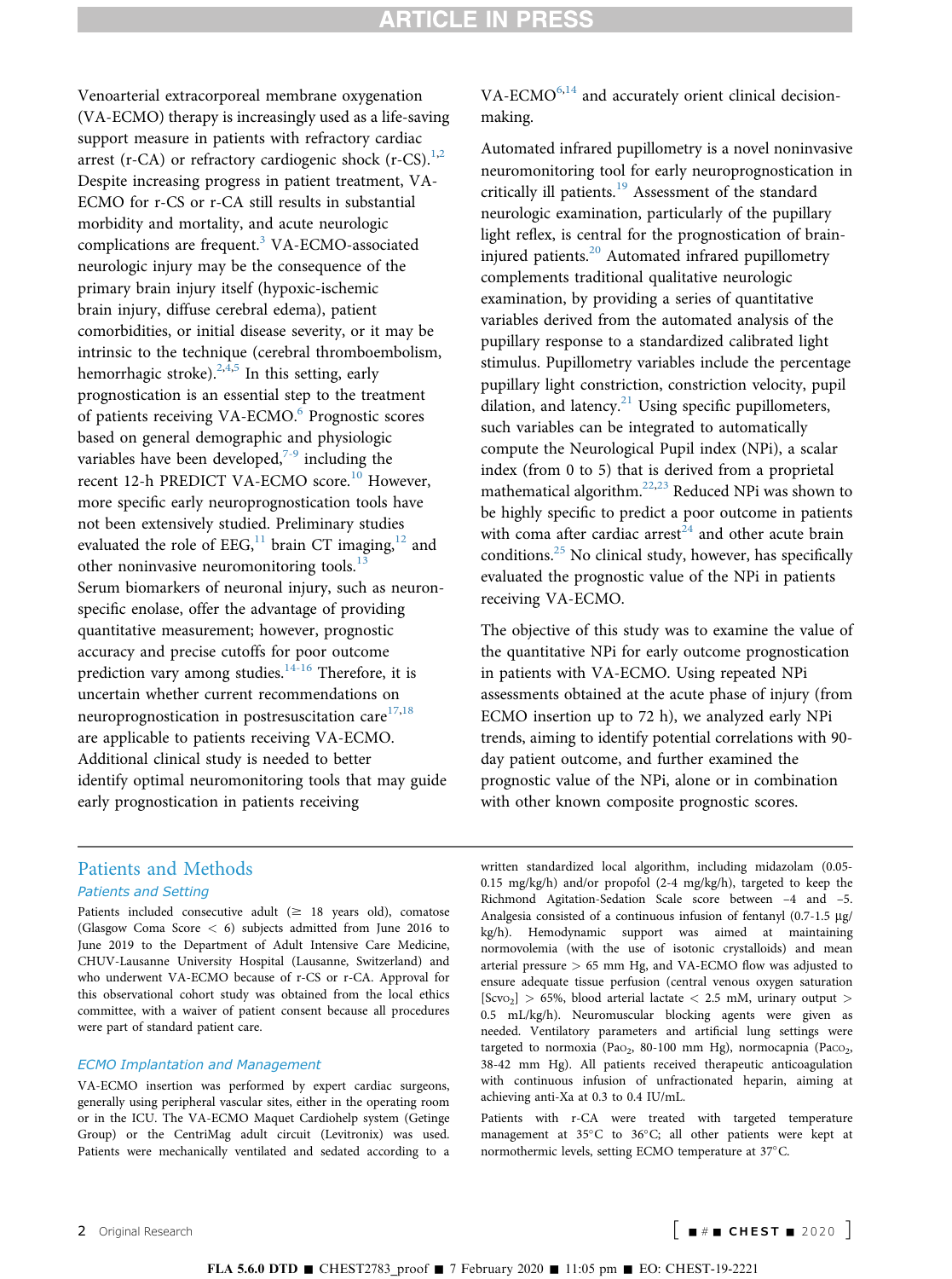#### Automated Infrared Pupillometry

The NPi-200 automated infrared pupillometer (NeurOptics) has an infrared camera that integrates a calibrated light stimulation of standardized intensity (1,000 lx) and duration (3.2 s), thereby allowing rapid and precise (0.05-mm limit) quantitative measurement of the pupil size and of a series of dynamic pupillary variables (including the percentage pupillary constriction, latency, constriction velocity, and dilation velocity). On the basis of these measured variables, the NPi-200 pupillometer computes the Neurological Pupil index (NPi), a scalar index derived from a proprietal algorithm. Compared with directly measured variables, the NPi is minimally influenced by pharmacologic agents, in particular sedatives and analgesics.<sup>[22](#page-7-0),[23](#page-7-0)</sup> The NPi ranges from 0 (no pupillary response) to 5 (full pupillary response), with a 0.1 decimal precision: normal NPi values range between 3 and 5, while an NPi value below 3 is defined as abnormal. $22,23$ 

Pupillary measurements were performed on both eyes by the nurse in charge of the patient, as part of standard care. Patients were excluded if they had ocular disease or abnormalities that could have altered pupillary assessment, based on previous history and verification through medical records. Brain CT scanning was not performed systematically.

#### Demographic Variables and General Prognostic Scores

The following variables were collected: age, sex, ECMO indication (r-CS or r-CA), cumulative dose of sedatives and fentanyl during the first 72 h, APACHE II (Acute Physiology, Age, and Chronic Health Evaluation II) score, SOFA (Sepsis-Related Organ Failure Assessment) score, VA-ECMO duration, and ICU length of stay. The 12-h PREDICT VA-ECMO score was calculated automatically via a website,<sup>[26](#page-7-0)</sup> using repeated arterial blood pH, lactate, and standard bicarbonate (SBC) at 1, 6, and 12 h from VA-ECMO insertion, as previously described. $10$ 

#### Outcome Assessment

Outcome was assessed at 3 months with the Glasgow-Pittsburgh Cerebral Performance Categories (CPC), by way of a structured telephone interview. The CPC scores were further categorized as good outcome (CPC 1-2) vs poor outcome (CPC 3-4-5).<sup>27</sup>

The cause of death was categorized as nonneurologic when due to extracerebral causes (shock, multiorgan failure) vs neurologic in

## **Results**

A total of 100 consecutive patients (51 r-CS, 49 r-CA; age, 59 [IQR, 49-66] years; median VA-ECMO duration, 4 days) were studied [\(Table 1](#page-3-0)). The PREDICT VA-ECMO score was 40 (IQR, 19-54) (estimated predicted survival), while the observed 90-day survival was 43% (58% for r-CS, 29% for r-CA).

## Patient Outcome According to Individual NPi Trends Over Time

Using the CPC scores at 3 months, patient outcome was assessed as a function of individual patient NPi trends over time. Outcome data for each patient subgroup are given in detail in [Table 2,](#page-3-0) and the NPi evolution over time for each NPi trend category is shown in [Figure 1.](#page-4-0) All patients with repeatedly abnormal NPi (group 1;  $n = 21$  patients) died,

cases of severe cerebral injury (based on neuroimaging and electrophysiologic assessment) leading to withdrawal of lifesustaining treatment (WLST) or brain death, in line with previous studies[.28](#page-7-0) Decisions regarding WLST were made on the basis of the use of a multimodal neuroprognostication approach, including clinical examination (Glasgow Coma Scale motor response, brainstem reflexes), EEG, somatosensory evoked potentials, and neuron-specific enolase. This was based on a written protocol and in line with current recommendations.<sup>17,18</sup> WLST was considered if at least two modalities (among clinical, electrophysiologic, and biochemical prognosticators) showed unfavorable prognostic signs, and after multidisciplinary discussion. Pupillometry data were not considered for patient treatment and for decisions regarding continuation or withdrawal of life support.

#### Data Processing and Analysis

Individual NPi trends were obtained at predetermined time points, starting at time 0 (defined as a maximum of 2 h from ECMO insertion), and then every 12 h, up to 72 h. For each time point, the lowest NPi value measured from both eyes during each time interval was retained for the analysis. An abnormal NPi was defined as a value between 0 and 3. The cutoff of NPi < 3 was defined before the study, based on previous reports.<sup>[22](#page-7-0),[23](#page-7-0)</sup>

Using the complete 72-h NPi data set, each patient was categorized into one of the following groups, according to the individual NPi trend over time:

Group 1: NPi always abnormal (all 72-h NPi measurements < 3) Group 2: NPi initially normal (first 24-h NPi measurements  $\geq$  3) and then decreasing to abnormal values  $( $3$ ) from 24 to 72 h$ Group 3: NPi initially abnormal (first 24-h NPi measurements  $<$  3) and then returning to normal values ( $\geq$  3) from 24 to 72 h Group 4: NPi always normal (all 72-h NPi measurements  $\geq$  3)

Outcome at 3 months was analyzed for each patient subgroup.

Data are presented as median and interquartile range (IQR). Univariate comparisons were analyzed with nonparametric Wilcoxon and Fisher exact tests. For prognostication models, sensitivity, specificity, positive predictive value, negative predictive value (with binomial 95% CIs), and the area under the receiver operating characteristic (AUROC) curve are reported. The ROC curve comparisons were analyzed using the DeLong test. Statistical analysis was conducted with STATA 15 (StataCorp). Significance was set at  $P < .05$ .

irrespective of VA-ECMO indication. Group 2 patients, with an abnormal NPi starting after 24 h ( $n = 7$ ), also had 100% mortality, irrespective of r-CS or r-CA. In contrast, all patients in whom NPi improved over time and returned to normal after 24 h (group 3;  $n = 5$ ) survived, and most (three of five) had good outcome at 3 months. Additional signs of good prognosis (reactive EEG, serum neuronspecific enolase levels  $<$  50  $\mu$ g/L) were found in all five of these patients. Finally, most patients (57%) with persistently normal NPi (group 4;  $n = 67$  patients) survived and the majority had a favorable neurologic recovery at 3 months.

## Prognostic Accuracy of Quantitative NPi in Patients Receiving VA-ECMO

As shown in [Table 3,](#page-4-0) an abnormal NPi  $<$  3, at any time from 24 to 72 h after VA-ECMO insertion, had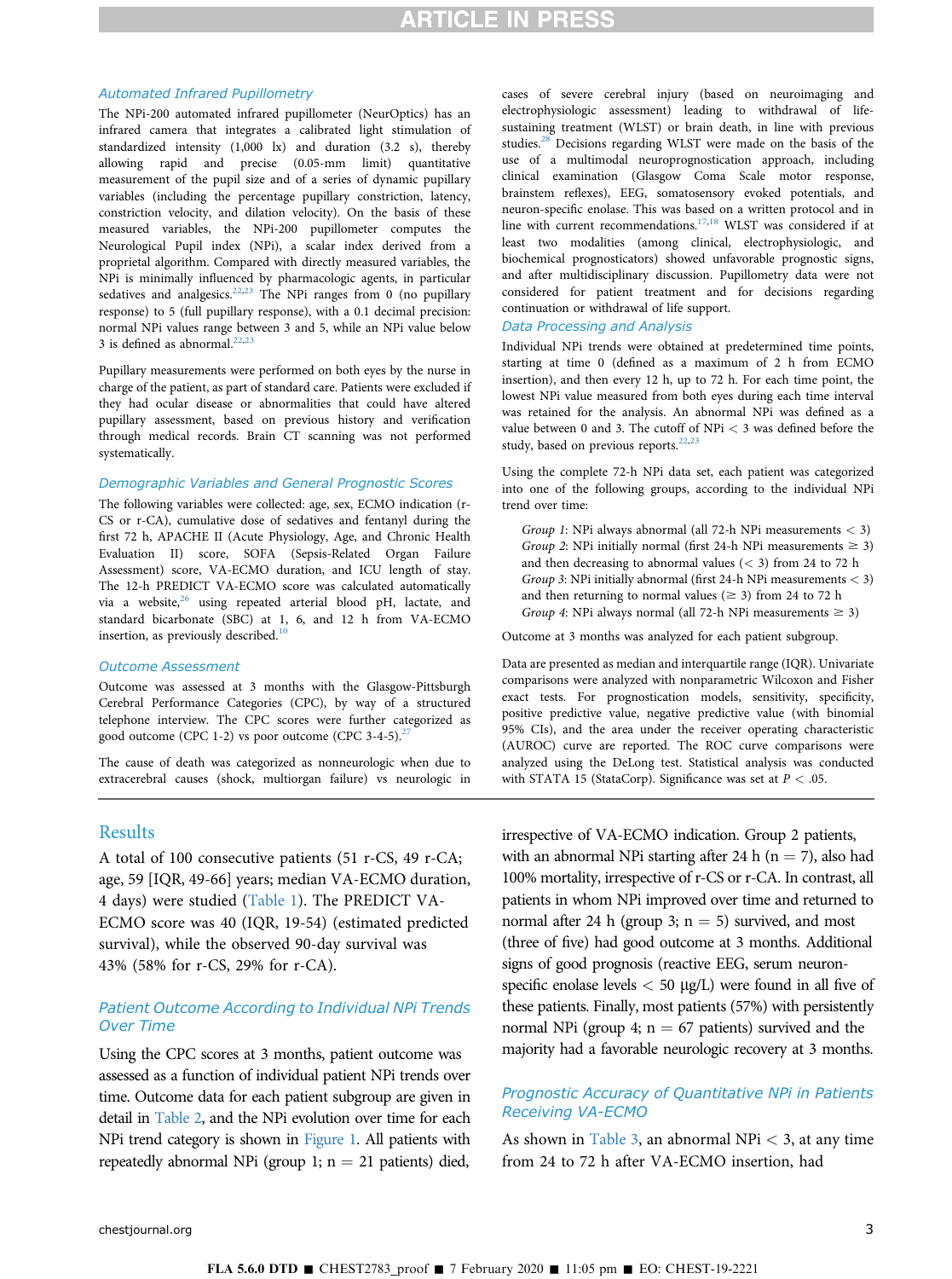<span id="page-3-0"></span>

| TABLE $1$ Demographic and Clinical Data |  |
|-----------------------------------------|--|
|                                         |  |

| Variable                     | Total<br>$(n = 100)$ | Survivors<br>$(n = 43)$ | <b>Nonsurvivors</b><br>$(n = 57)$ | P Value  |
|------------------------------|----------------------|-------------------------|-----------------------------------|----------|
| Age, y                       | 59 (49-66)           | 56 (40-64)              | 61 (51-67)                        | .18      |
| Sex, female/male, No.        | 28/72                | 14/29                   | 14/43                             | .29      |
| VA-ECMO indication, No. (%)  |                      |                         |                                   |          |
| Refractory cardiogenic shock | 51 (51)              | 29 (58)                 | 22 (42)                           | $\cdots$ |
| Refractory cardiac arrest    | 49 (49)              | 14 (29)                 | 35(71)                            | .003     |
| APACHE II score <sup>a</sup> | 28 (21-36)           | 23 (17-28)              | 33 (26-38)                        | <.001    |
| SOFA score <sup>b</sup>      | $14(12-16)$          | $13(11-15)$             | $15(14-16)$                       | <.001    |
| 12-h PREDICT VA-ECMO score   | 40 (19-54)           | 51 (40-60)              | $26(9-41)$                        | <.001    |
| ICU length of stay, d        | $9(3-22)$            | $20(9-35)$              | $4(2-15)$                         | <.001    |
| ECMO duration, d             | $4(2-7)$             | $4(3-8)$                | $4(1-7)$                          | .17      |

Data are presented as median (interquartile range) unless indicated otherwise. 12-h PREDICT VA-ECMO score = survival probability score at 12 h<sup>10</sup>; APACHE II = Acute Physiology, Age, and Chronic Health Evaluation II; SOFA = Sepsis-Related Organ Failure Assessment; VA-ECMO = venoarterial extracorporeal membrane oxygenation.

<sup>a</sup>On admission.

<sup>b</sup>On day 1.

100% specificity (95% CI, 92%-100%) for 90-day mortality in our patient population, with a sensitivity of 53% (95% CI, 39%-66%). Of note, the 12-h PREDICT VA-ECMO score had comparable specificity but much lower sensitivity (23%; 95% CI, 13%-36%). The combination of an abnormal NPi < 3 with the 12-h PREDICT VA-ECMO score yielded the highest sensitivity (60%; 95% CI, 46%-72%), while at the same time maintaining 100% specificity [\(Table 3](#page-4-0)). Comparisons of the AUROC curves revealed that the combination of NPi with the 12-h PREDICT VA-ECMO score yielded significantly higher prognostic performance than the NPi alone (AUROC, 0.82 vs. 0.74;  $P = .035;$  [Fig 2](#page-5-0)).

An NPi value of 0 at the time of VA-ECMO insertion  $(n = 9 \text{ patients})$  was 100% predictive of mortality. Ten patients died within 48 h, of whom seven had an NPi value of 0.

No significant correlation was found between NPi values and the average daily cumulative dose of sedatives (midazolam and propofol; Spearman  $P = .83$  on day 1,  $P = .41$  on day 2, and  $P = .63$  on day 3) and fentanyl ( $P =$ .23 on day 1,  $P = .08$  on day 2, and  $P = .24$  on day 3).

## Cause of Death as a Function of NPi Values

Neurologic death was more frequent among nonsurvivors with an abnormal NPi (19 of 28; 67%) than nonsurvivors with normal NPi (11 of 29; 38%;  $P = .023$ ; [Fig 3\)](#page-5-0), in whom death was more frequently due to systemic complications (cardiac, hemorrhagic, infectious). Time to death was shorter in patients with neurologic vs nonneurologic cause of death (6 vs 15 days).

## **Discussion**

This is the first clinical study testing the role of automated infrared pupillometry as a neuromonitoring tool for the early prediction of outcome in patients

| Patient Group                                                       | VA-FCMO Indication | No. | CPC <sub>1</sub> | CPC <sub>2</sub> | CPC.3    | CPC <sub>5</sub> |
|---------------------------------------------------------------------|--------------------|-----|------------------|------------------|----------|------------------|
| Group 1: NPi always $<$ 3                                           | r-CS/r-CA          | 21  | $\cdots$         | $\cdots$         | $\cdots$ | 21(3/18)         |
| Group 2: NPi $\geq$ 3 from 0 to 24 h, then $<$ 3<br>from 24 to 72 h | r-CS/r-CA          |     | $\cdots$         | $\cdots$         | $\cdots$ | 7(3/4)           |
| Group 3: NPi $<$ 3 from 0 to 24 h, then $\geq$ 3<br>from 24 to 72 h | r-CS/r-CA          |     | 1(0/1)           | 2(0/2)           | 2(0/2)   | $\cdots$         |
| Group 4: NPi always $\geq 3$                                        | r-CS/r-CA          | 67  | 6(5/1)           | 17(14/3)         | 15(8/7)  | 29(16/13)        |

TABLE 2 | Ninety-Day Neurologic Outcome<sup>a</sup> for Each Patient Subgroup, Defined According to Individual Trends of the Neurological Pupil index During the First 72 Hours From VA-ECMO Insertion

CPC 1-3 and 5 = Glasgow-Pittsburgh Cerebral Performance Categories 1-3 and 5; r-CA = refractory cardiac arrest; r-CS = refractory cardiogenic shock. See Table 1 legend for expansion of other abbreviation.

<sup>a</sup>CPC 1 and 2, good outcome; CPC 3 and 5, poor outcome.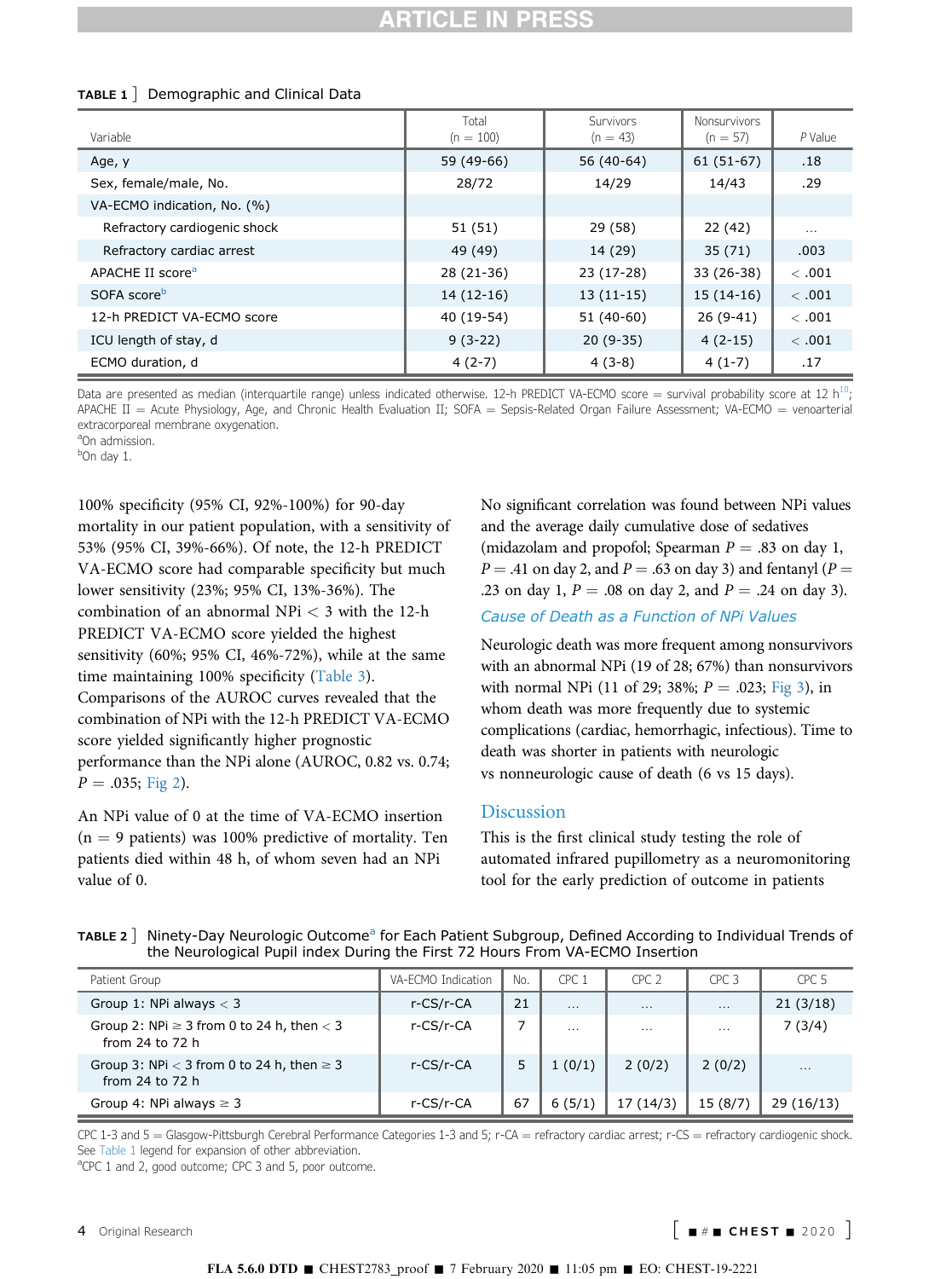<span id="page-4-0"></span>

Figure 1 – Individual evolution of Neurological Pupil index (NPi) at the early venoarterial extracorporeal membrane oxygenation phase, and 3-month outcome. Group 1, NPi always pathologic  $(< 3; n = 21$  patients, red triangles); group 2, NPi normal  $(\geq 3)$  at 0 to 24 h and then pathologic at 24 to 72 h  $(n = 7$  patients, red diamonds); group 3, NPi pathologic at 0 to 24 h and then normal at 24 to 72 h  $(n = 5$  patients, blue circles); group 4, NPi always normal ( $n = 67$  patients, blue squares). The blue area designates abnormal NPi data (NPi < 3).

receiving VA-ECMO. The first finding of this study was that NPi < 3 alone, at any time between 24 and 72 h from VA-ECMO insertion, was 100% specific for 90-day mortality, irrespective of VA-ECMO indication (r-CS or r-CA). The addition of the 12-h PREDICT VA-ECMO score to abnormal NPi provided the best prognostic performance, with a specificity of 100%, a sensitivity of 60%, and an area under the ROC curve of 0.82, which was significantly better than when using the NPi alone (AUROC, 0.74;  $P = .035$  for comparison with the AUROC of the combination of NPi with PREDICT VA-ECMO score). Finally, mortality occurred despite the lack of abnormal NPi; however, normal NPi among nonsurvivors more likely correlated with nonneurologic death (ie, late systemic complications of VA-ECMO), while death with an abnormal NPi was predominantly due to early death because of cerebral damage, thereby further reinforcing the value of the NPi in predicting the neurologic trajectories of patients receiving VA-ECMO.

Altogether, pending further larger confirmatory studies, our data indicate that the Neurological Pupil index may be a valuable tool for the early neuroprognostication of outcome in patients who undergo VA-ECMO support following r-CS or r-CA.

## Early Neuroprognostication in Patients With VA-ECMO

VA-ECMO for r-CS or r-CA has substantial morbidity and mortality, $3$  and therefore early prognostication is crucial to orient clinical decisions and intensity of care.<sup>[29](#page-7-0)</sup> Several prognostic scores, based on general demographic and systemic physiologic variables, have been proposed, such as the ENCOURAGE (Prediction of Cardiogenic Shock Outcome for AMI [acute myocardial infarction] Patients Salvaged by VA-ECMO) score,<sup>[30](#page-7-0)</sup> the modified SAVE (Survival after Venoarterial ECMO) score,<sup>[7](#page-6-0)</sup> and the recently reported 12-h PREDICT VA-ECMO score.<sup>10</sup> The role of neurospecific prognostic tools (eg, EEG,

|                           | NPi < 3  |          | 12-h PREDICT VA-ECMO Score |          | $NPi < 3 + PREDICT$ VA-ECMO Score |          |
|---------------------------|----------|----------|----------------------------|----------|-----------------------------------|----------|
|                           | Estimate | 95% CI   | Estimate                   | 95% CI   | Estimate                          | 95% CT   |
| Sensitivity               | 53%      | 39%-66%  | 23%                        | 13%-36%  | 60%                               | 46%-72%  |
| Specificity               | 100%     | 92%-100% | 100%                       | 92%-100% | 100%                              | 92%-100% |
| Positive predictive value | 100%     | $\cdots$ | 100%                       | $\cdots$ | 100%                              | $\cdots$ |
| Negative predictive value | 61%      | 55%-68%  | 49%                        | 46%-53%  | 63%                               | 58%-72%  |

#### TABLE 3 ] Prognostic Accuracy of the Various Tests to Predict 90-Day Mortality

Neurological Pupil index (NPi) < 3 at any time between 24 and 72 h from VA-ECMO insertion. See [Table 1](#page-3-0) legend for expansion of other abbreviation.

[chestjournal.org](http://chestjournal.org) 5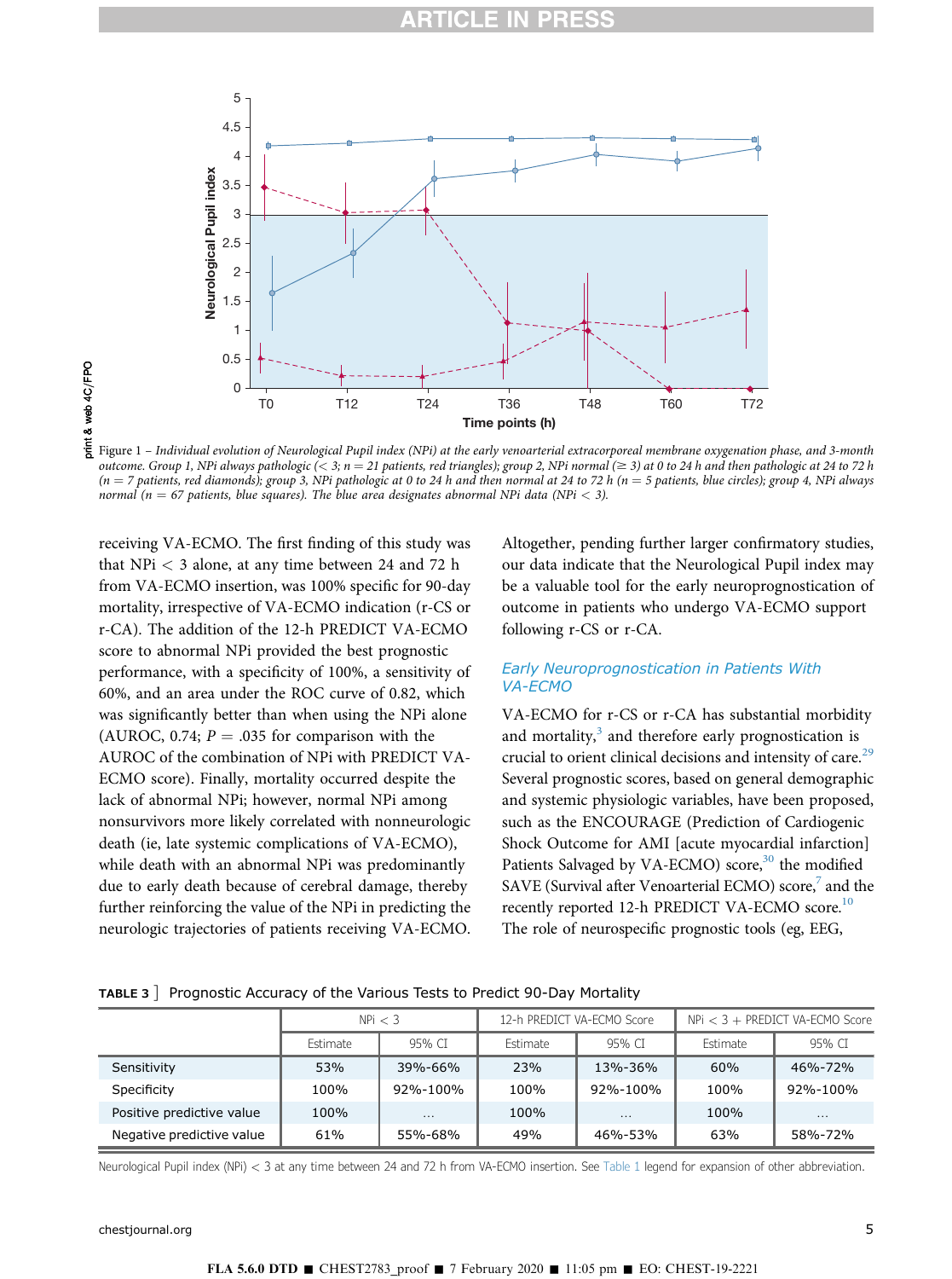<span id="page-5-0"></span>

and 12-h PREDICT venoarterial extracorporeal membrane oxygenation (VA-ECMO) score, each alone or in combination. Shown is the area under the receiver operating characteristic (AUROC) curves for the prediction of 90-day mortality, using the combination of NPi with 12-h PREDICT VA-ECMO score (AUROC curve, 0.82) in comparison with the 12-h PREDICT VA-ECMO score alone (AUROC curve, 0.78;  $P = .18$ ) and the NPi alone (AUROC curve, 0.74; P = .035).

serum biomarkers of brain injury, neuroimaging) is only beginning to be evaluated, $11,12,15,16$  $11,12,15,16$  $11,12,15,16$  $11,12,15,16$  and therefore the value of multimodal neuroprognostication algorithms, as recommended in other settings, $17,18,31$  $17,18,31$  $17,18,31$  requires further clinical investigation in patients with VA-ECMO.

## Quantitative Pupillometry and Outcome

Previous studies reported high accuracy of automated infrared pupillometry in predicting poor outcome, using





quantitative pupillary constriction $32-35$  and NPi analysis, in cardiac arrest $36,37$  and other forms of acute brain injury.[25](#page-7-0),[38-40](#page-7-0) A large multicenter study found high specificity of reduced NPi to predict poor 3-month outcome in comatose cardiac arrest patients.<sup>24</sup>

Here, we confirmed the value of the NPi for the early prognostication of VA-ECMO. Analysis of NPI trends was very informative, indicating potential evolution of quantitative pupillary light reactivity over time, especially after 24 h from ECMO insertion. "Very early" prognostication may not be advisable before 24 h, as previously shown by others, $24$  except when NPi was equal to 0, in which mortality was 100% irrespective of the time. Indeed, all nine patients in whom NPi was 0 at time 0 (ie, within a maximum of 2 h from ECMO insertion) died. These very preliminary findings suggest that quantitative NPi, when showing absent pupillary response (NPi  $= 0$ ), is a very strong indicator of poor outcome, and warrant additional studies to evaluate the role of NPi in emergency cardiopulmonary resuscitation, for example, to potentially refine optimal candidates for VA-ECMO in refractory cardiac arrest.

## Prognostic Value of the Neurological Pupil index

The NPi, using a cutoff below 3 at any time between 24 and 72 h from ECMO insertion, was strongly predictive of poor outcome at 3 months, with a positive predictive value of 100%. Therefore, the NPi alone provides optimal prediction of poor outcome, with zero false positives, which is ideal to avoid self-fulfilling prophecy and unwanted withdrawal of care. The sensitivity for outcome prediction was higher for the NPi in comparison with the 12-h PREDICT VA-ECMO score (53% vs. 23%). The combination of the NPi with the 12 h PREDICT VA-ECMO score yielded the best sensitivity, while keeping equal specificity: these data imply that when NPi is normal the addition of the 12-h PREDICT VA-ECMO score optimizes prognostic accuracy (highest specificity and sensitivity), with an area under the ROC curve of 0.82, comparable to available composite prognostic scores,  $7,10,30$  $7,10,30$  $7,10,30$  and significantly higher than that of NPi alone ( $P = .035$ ).

#### Study Limitations

This was a single-center study, and therefore additional larger confirmatory studies are needed. The patient cohort consisted of a mixed population of patients with r-CS and patients with r-CA; however, we showed that the prognostic value of the NPi was not influenced by VA-ECMO indication. The NPi assessment may be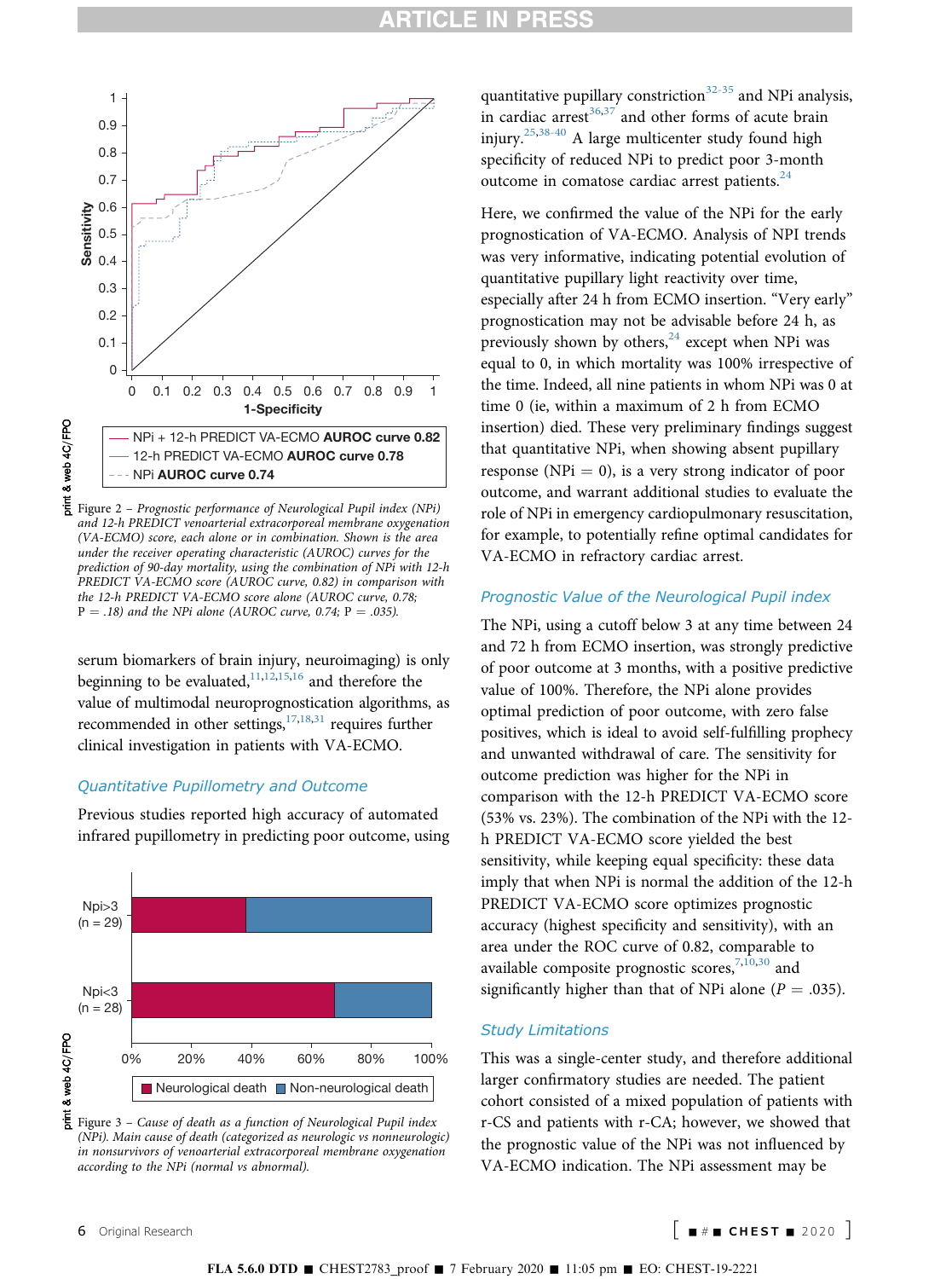## **RTICLE IN PRES**

<span id="page-6-0"></span>influenced by the ambient light $4^{1,42}$  $4^{1,42}$  $4^{1,42}$ ; although measurement of the NPi at the bedside was preceded by specific education and instruction about device technology and use, we did not specifically control for ambient light. In this regard, however, quantitative pupillometry has very low interrater variability,  $43,44$  $43,44$  $43,44$  and uses a standardized light stimulus and an automated pupillary index. Automatic NPi is less influenced by sedation-analgesia, $21$  except when high-dose opioids (especially remifentanil) are used. $45,46$  Patients included in the study, however, had no high-dose opioids and we found no significant association between NPi and sedatives or opioids during the NPi assessment. Highdose epinephrine, given at the early resuscitation phase (especially for r-CA), may also potentially decrease pupillary light response<sup>21</sup>: this may explain overall lower NPi data in the entire cohort in the first 24 h, and—at least in part—potentially explain reduced prognostic accuracy of the NPi at very early time points. Regarding the effect of neuromuscular blocking agents (which were given to many patients included in this study, especially during the first 24 h) on pupillary reactivity, this seems negligible based on previous reports.<sup>47</sup>

A prognostic cutoff value of 3 was used for the NPi, based on previous published data and referenced normative values.[22,23](#page-7-0) Using a lower NPi cutoff, for example,  $\leq 2$  as in other reports,<sup>24</sup> did not add

specificity, and reduced sensitivity (data not shown). Despite the high accuracy in predicting a poor outcome, the overall sensitivity of NPi was modest (50%-60%), which is in line with what has been reported for other neuroprognostication tools.<sup>[17](#page-7-0)</sup> Normal NPi therefore does not imply 3-month survival. However, when looking at the cause of death, a normal NPi was significantly associated with a nonneurologic death, because of systemic (mainly cardiac, hemorrhagic diathesis, infections) rather than cerebral complications

Finally, although pupillometry data were not used for clinical decision-making, we cannot exclude some degree of selffulfilling prophecy, inherent to this type of prognostic study.

## **Conclusions**

After VA-ECMO for r-CS or r-CA, an abnormal NPi < 3 from 24 h after ECMO insertion was 100% specific for an unfavorable 90-day outcome, with no false positives. The addition of the 12-h PREDICT VA-ECMO score to NPi assessment increased the sensitivity of outcome prediction, while maintaining 100% specificity, and had the best prognostic performance for outcome prediction. Pending further confirmation by a larger, multicenter study, our findings suggest that automated infrared pupillometry may be a valuable tool for the early neuroprognostication of patients treated with VA-ECMO.

## Acknowledgments

Author contributions: J.-P. M. and N. B.-H. contributed equally to data collection and analysis, and wrote the first draft of the manuscript; A. B., F. R., and F. B. contributed to data collection and analysis; A. R., M. K., L. L., and P. E. provided intellectual contribution and critically revised the manuscript; M. O. conceived and supervised the study design, revised data analysis and interpretation, and critically revised the manuscript.

Financial/nonfinancial disclosures: The authors have reported to CHEST the following: M. O. is consultant to and a member of the scientific advisory board of NeurOptics. M. O. is supported by research grants from the Swiss National Science Foundation. None declared (J.-P. M., N. B.-H., A. B., F. R., F. B., A. R., M. K., L. L., P. E).

Other contributions: The authors express their gratitude to Eva Favre and Samed Abed-Maillard for their collaboration and support in the study, as well as to all ICU medical and nurse team.

### References

1. Sauer CM, Yuh DD, Bonde P. Extracorporeal membrane oxygenation use has increased by 433% in adults in the United States from 2006 to 2011. ASAIO J. 2015;61(1):31-36.

- 2. Sutter R, Tisljar K, Marsch S. Acute neurologic complications during extracorporeal membrane oxygenation: a systematic review. Crit Care Med. 2018;46(9):1506-1513.
- 3. Lee SY, Jeon K-H, Lee HJ, et al. Complications of veno-arterial extracorporeal membrane oxygenation for refractory cardiogenic shock or cardiac arrest. Int J Artif Organs. In press. [https://](https://doi.org/10.1177/0391398819868483) [doi.org/10.1177/0391398819868483.](https://doi.org/10.1177/0391398819868483)
- 4. Lorusso R, Gelsomino S, Parise O, et al. Neurologic injury in adults supported with veno-venous extracorporeal membrane oxygenation for respiratory failure: findings from the Extracorporeal Life Support Organization database. Crit Care Med. 2017;45(8):1389-1397.
- 5. Xie A, Lo P, Yan TD, Forrest P. Neurologic complications of extracorporeal membrane oxygenation: a review. J Cardiothorac Vasc Anesth. 2017;31(5):1836-1846.
- 6. Lorusso R, Taccone FS, Belliato M, et al. Brain monitoring in adult and pediatric ECMO patients: the importance of early

and late assessments. Minerva Anestesiol. 2017;83(10):1061-1074.

- 7. Chen W-C, Huang K-Y, Yao C-W, et al. The modified SAVE score: predicting survival using urgent veno-arterial extracorporeal membrane oxygenation within 24 hours of arrival at the emergency department. Crit Care. 2016;20(1):336.
- 8. D'Arrigo S, Cacciola S, Dennis M, et al. Predictors of favourable outcome after in-hospital cardiac arrest treated with extracorporeal cardiopulmonary resuscitation: a systematic review and metaanalysis. Resuscitation. 2017;121:62-70.
- 9. Khorsandi M, Dougherty S, Bouamra O, et al. Extra-corporeal membrane oxygenation for refractory cardiogenic shock after adult cardiac surgery: a systematic review and meta-analysis. J Cardiothorac Surg. 2017;12(1):55.
- 10. Wengenmayer T, Duerschmied D, Graf E, et al. Development and validation of a prognostic model for survival in patients treated with venoarterial extracorporeal membrane oxygenation: the PREDICT VA-ECMO score. Eur Heart J Acute Cardiovasc Care. 2019;8(4): 350-359.